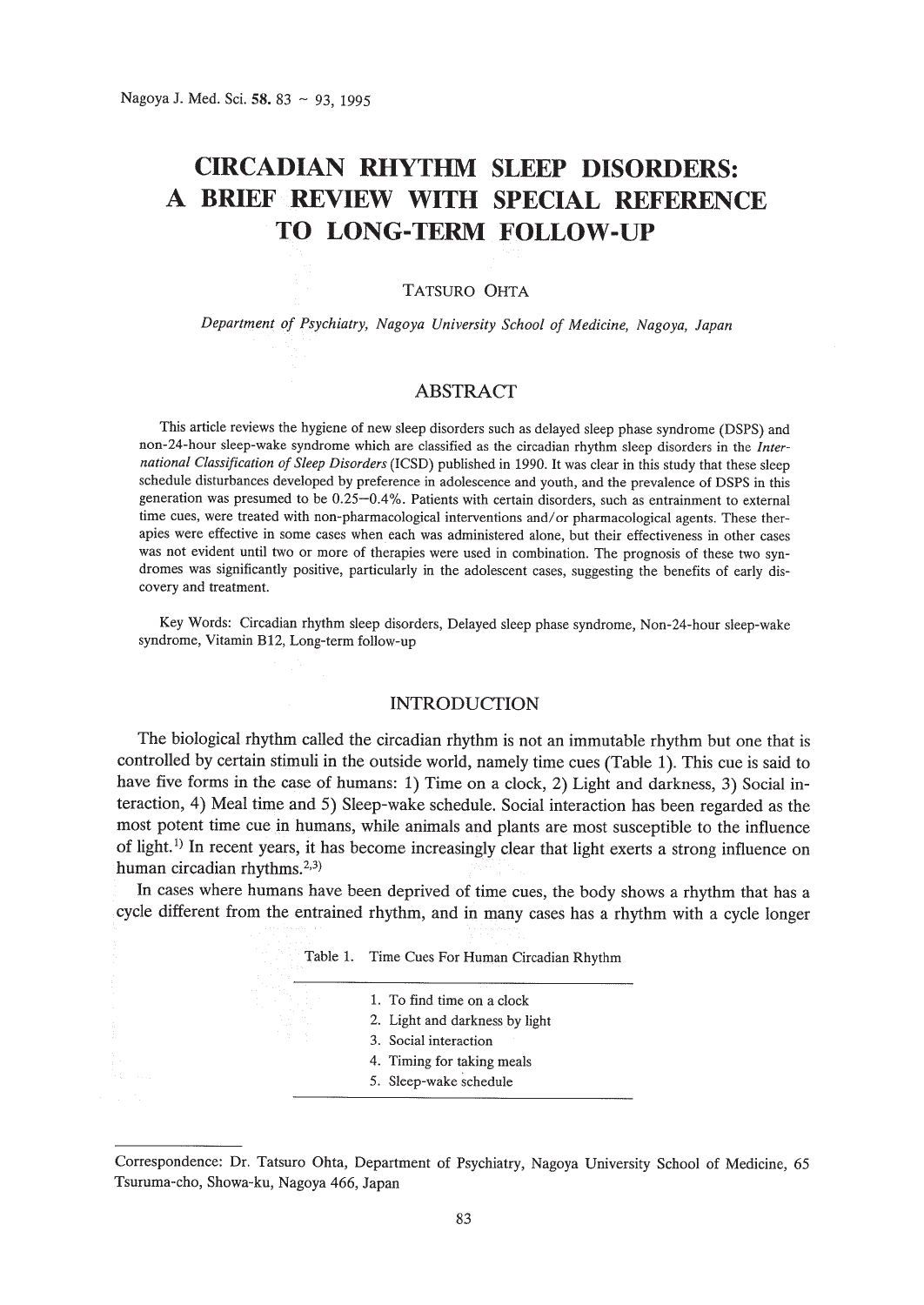

Fig. 1. Patient with non-24-hour sleep-wake syndrome: 15-year-old junior high school girl.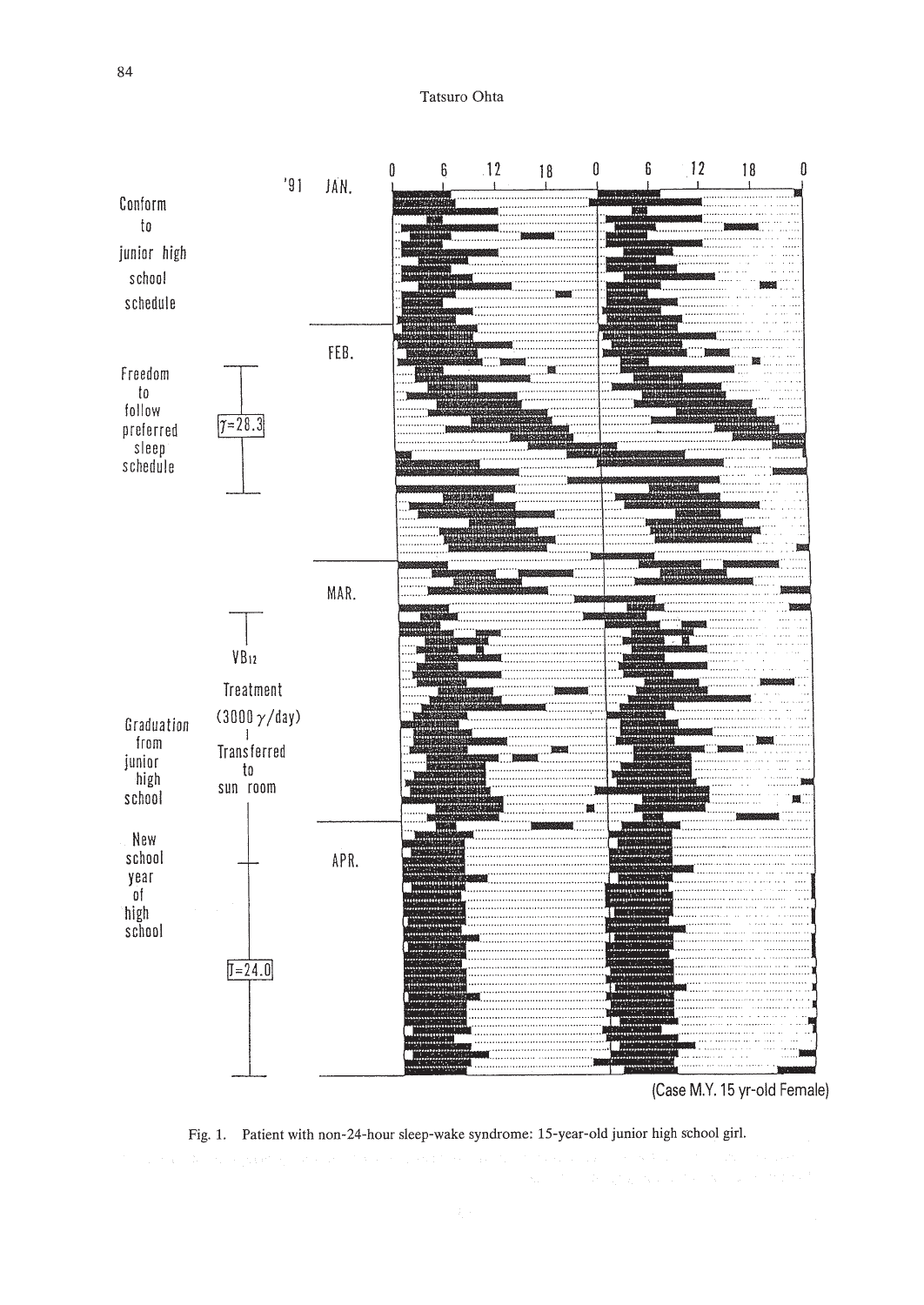

(Case Y.K. 33 yr-old Male)

Fig. 2. Patient with delayed sleep phase syndrome: 33-year-old computer programmer.

than 24 hours. This rhythm is called the free running rhythm. In addition, time cue deprivation causes a lag in the cycle between the biological rhythms which is called internal desychronization. A free running rhythm and internal desychronization do not occur when time cues exist in the environment.<sup> $4)$ </sup> Even in the presence of the time cue, however, these phenomena can exist and the body also undergoes changes where the condition changes rapidly.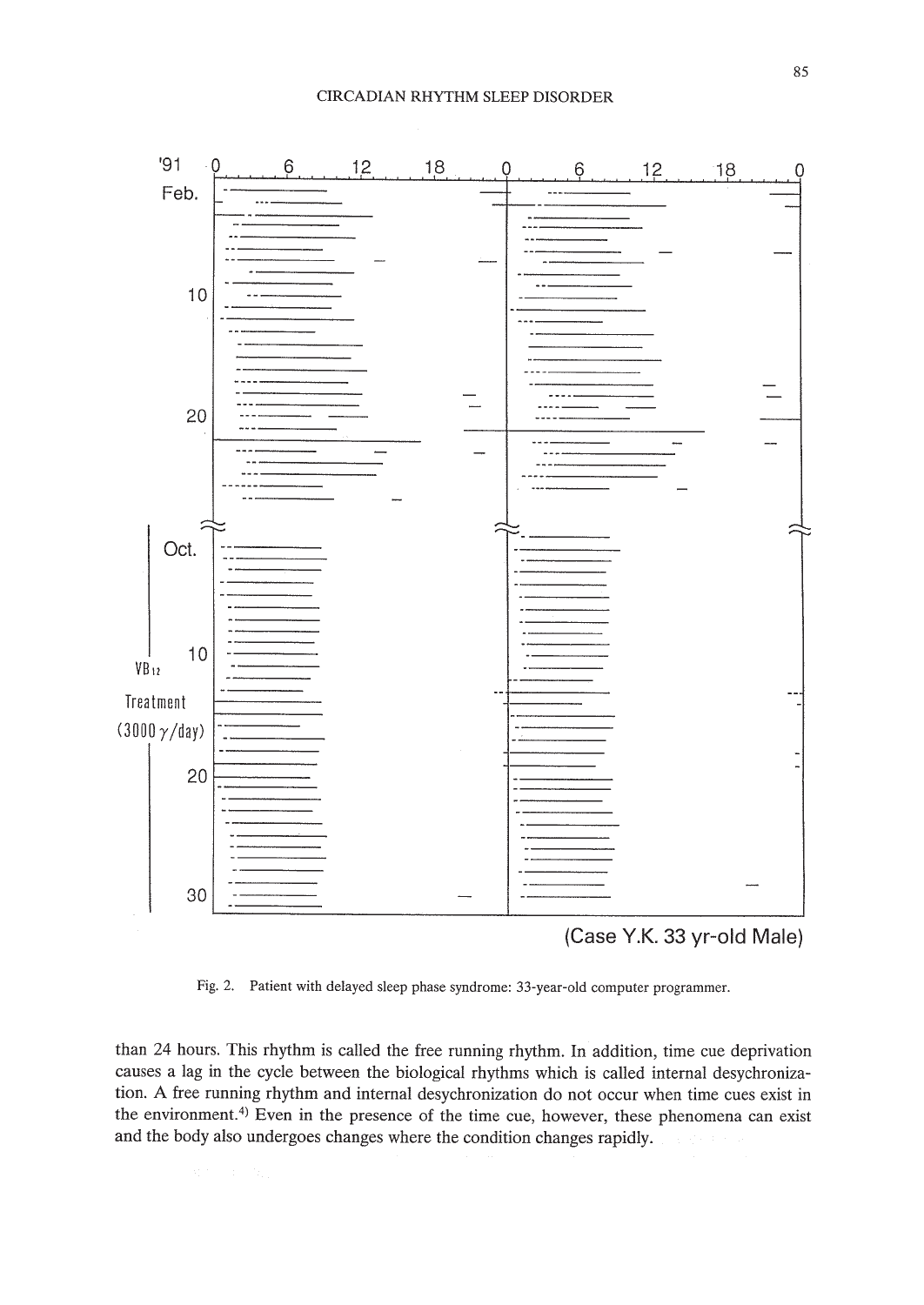# I. PERSISTENT SLEEP RHYTHM DISORDERS - CASE REPORT -

1. In the past 10 years, reports have been published concerning people who show a sleepwake rhythm cycle which resembles the free running rhythm.<sup>5)</sup> Fig. 1 shows the case of a 15year-old girl who was seen at our clinic, complaining of an increase in her frequency of being late to and absent from school because of a sleep-wake rhythm disorder. This pattern of sleep behavior was recorded in Fig. 1 from a sleep-wake log using the double-plot method. At first, the sleeping hours seem irregular because of her efforts to attend school, but when it was so arranged that she could sleep when she wanted to, her sleep pattern resembled the free running rhythm as shown below the middle row. This case is what is called non-24-hour sleep-wake syndrome or hypernychthemeral syndrom. She has managed to continue through senior high school using a novel therapy involving the oral administration of vitamin B12 with and without phototherapy.

2. Fig. 2 shows a male with DSPS. He was seen at our hospital because he couldn't go to sleep until late at night, had difficulty rising in the morning and failed to leave for work. As in this case, DSPS is characterized by a sleep time zone so delayed that the patient cannot adapt to normal life in society. As shown in the lower half of the sketch of Fig. 2, the sleep phase in this case advanced with long-term oral administration of vitamin B12, making it possible for the patient to live a normal life.

## II. CLASSIFICATION

As the pathophysiology of sleep-wake disorders has been clarified in recent years, diagnostic classifications have been put in order. In the  $\text{ICSD}^{6}$  published in 1990 (Table 2), sleep rhythm disorders such as non-24-hour sleep-wake syndrome and DSPS mentioned earlier are grouped together as circadian rhythm sleep disorders and treated as dyssomnias. Of the circadian rhythm sleep disorders (Table 3), 1 and 2 are transient and 3 to 6 include persistent disorders. The irregular sleep-wake pattern (where one cannot sleep in a fixed time zone) and the advanced

Table 2. The International Classification of Sleep Disorders

#### DYSSOMNIAS

- A. Intrinsic Sleep Disorders
- B. Extrinsic Sleep Disorders
- C. Circadian Rhythm Sleep Disorders

#### RARASOMNIAS

- A. Arousal Disorders
- B. Sleep-Wake Transition Disorders
- C. Parasomnias Usually Associated with REM Sleep
- D. Other Parasomnias

#### SLEEP DISORDERS ASSOCIATED WITH MEDICAL/PSYCHIATRIC DISORDERS

- A. Associated with Mental Disorders
- B. Associated with Neurological Disorders
- C. Associated with Other Medical Disorders

#### PROPOSED SLEEP DISORDERS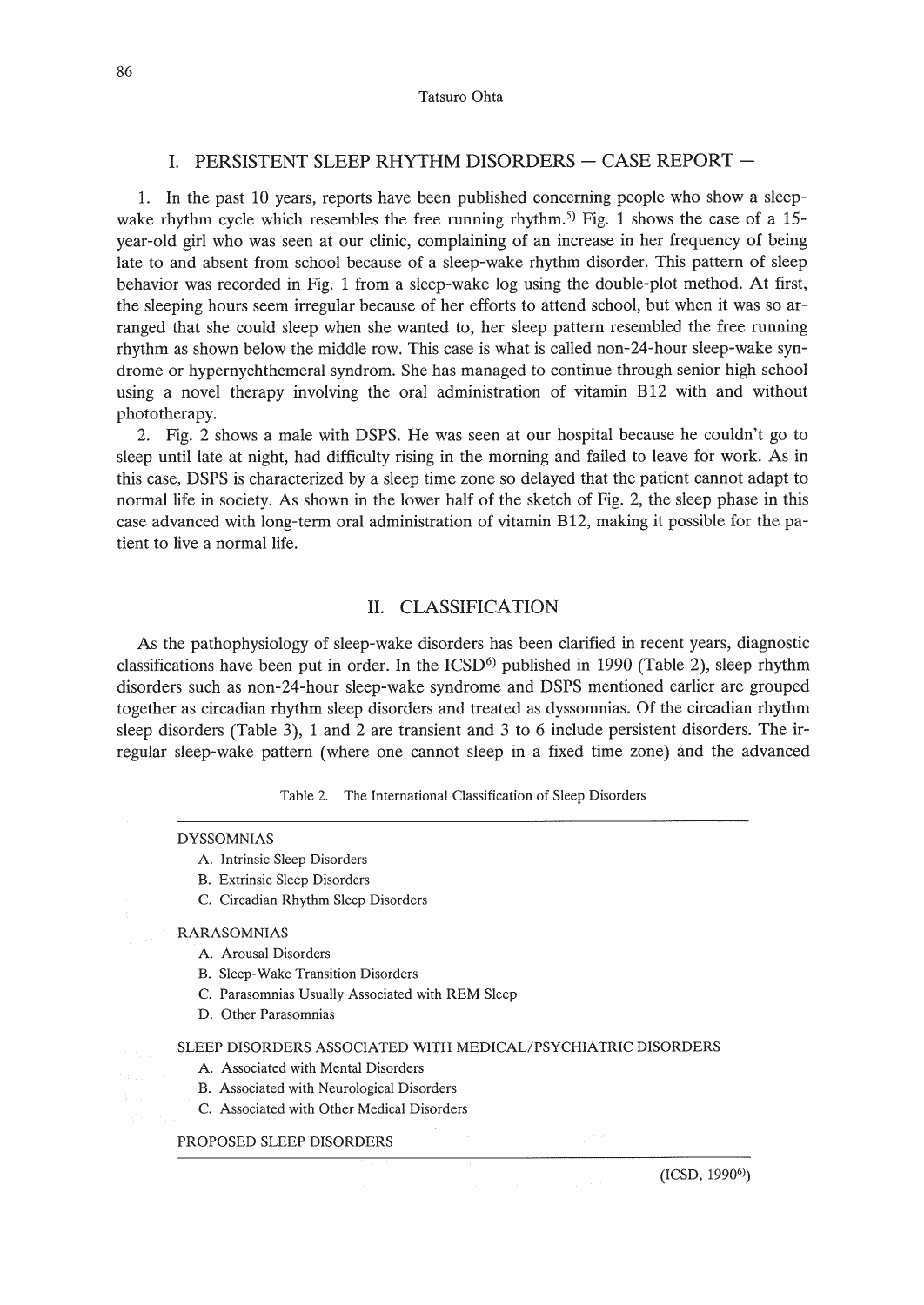#### CIRCADIAN RHYTHM SLEEP DISORDER

Table 3. Circadian Rhythm Sleep Disorders

- 1. Time Zone Change (Jet Lag) Syndrome
- 2. Shift Work Sleep Disorder
- 3. Irregular Sleep-Wake Pattern
- 4. Delayed Sleep Phase Syndrome
- 5. Advanced Sleep Phase Syndrome
- 6. Non-24-Hour Sleep-Wake Disorder
- 7. Circadian Rhythm Sleep Disorder NOS

 $(ICSD, 1990<sup>6</sup>)$ 

sleep phase syndrome (where the sleeping time is fixed in a period from evening to midnight) are included in the persistent sleep rhythm disorder category.

## **III.** DEMOGRAPHIC FEATURES

The etiology of these sleep rhythm disorders is unknown, and it will take considerable time to elucidate it. According to a multi-center study report on sleep-wake rhythms conducted in Japan from 1990 to 1991, 4.7% of the patients received medical treatment and 2.1% had primary rhythm disorder without psychiatric symptoms among 4,295 people who were recruited by news-papers and participated in the study. The age of disorder onset converged around 16 to 19 years and the mean age for the initial hospital visit was several years later, but these findings substantiate earlier reports that this type of disturbance develops by preference in adolescence and youth<sup>7,8)</sup> (Table 4). Table 5 shows that the premorbid pattern of activity was the evening type in about 70% of these cases and the cause of development was determined in just over 50% of the cases. The data suggest that the evening type of life style is a precondition for development of this disorder in many cases.  $9-11$  There have been few studies reporting the prevalence of these sleep rhythm disorders. DSPS in the general population was  $0.17\%$  in Norway,<sup>12)</sup> and the ratio prevalent in adolescents and youth (18-22 years-old) was 0.25% in that study. By comparison, the prevalence of possible DSPS patients in 7,217 high school students was 0.4% in our study.

| <b>Request for Questionnaire</b> | 4,295 | Ratio to the<br><b>Total Subjects</b> |  |
|----------------------------------|-------|---------------------------------------|--|
|                                  |       | $\%$                                  |  |
| Questionnaire Returned           | 491   | 11.4                                  |  |
| Referred to the Institutes       | 249   | 5.8                                   |  |
| Interview                        | 202   | 4.7                                   |  |
| Sleep-Wake Rhythm Disorders      | 128   | 3.0                                   |  |
| Primary                          | 92    | 2.1                                   |  |
| Secondary                        | 36    | 0.9                                   |  |

Table 4. Recruitment of Patients with Sleep-Wake Rhythm Disorders

(Multi-Center Study, Japan, Dec. 1990-Sep. 1991)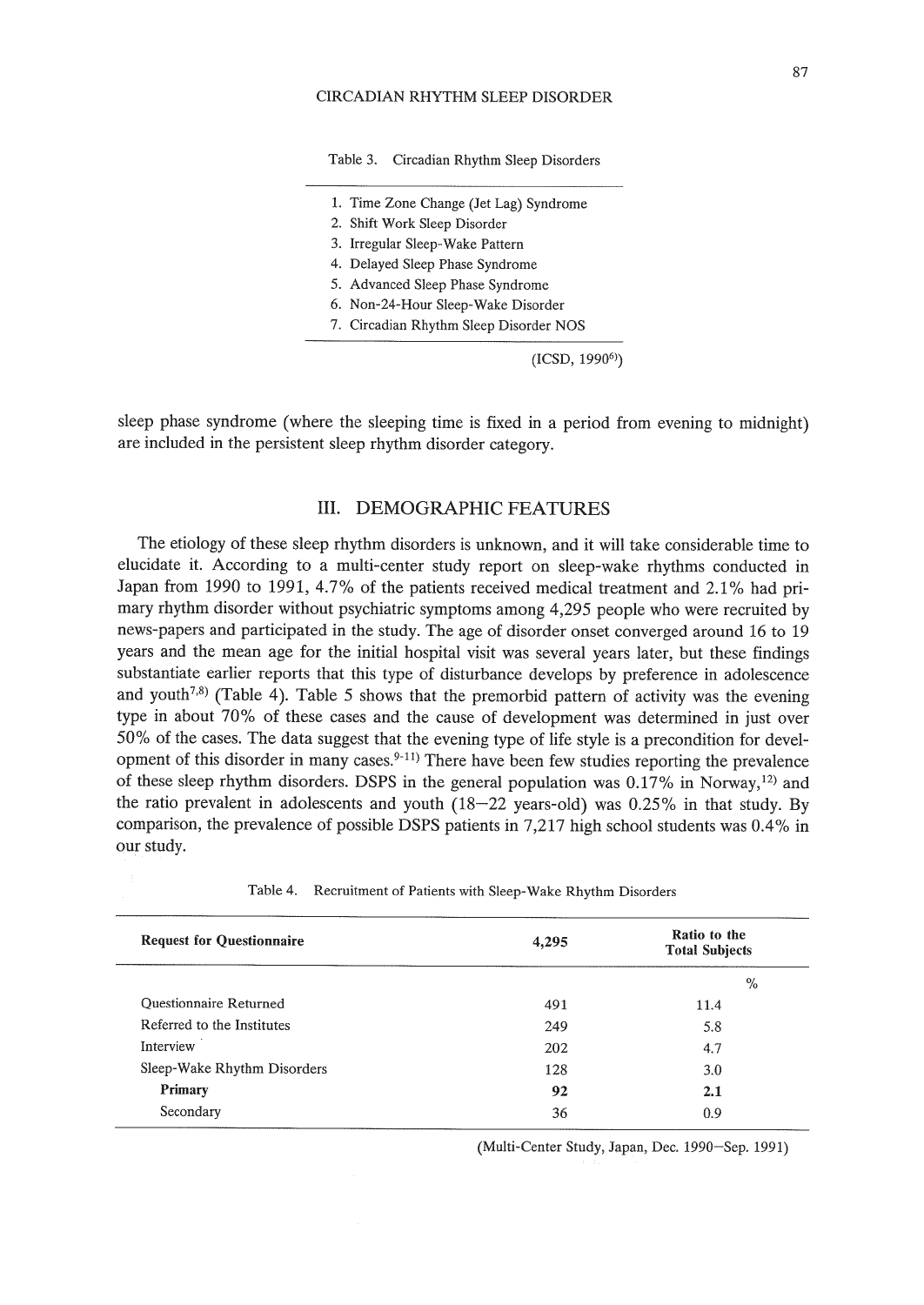#### Tatsuro Ohta

|              |      | Morning | Evening | Not Identified | Unknown | Total |
|--------------|------|---------|---------|----------------|---------|-------|
| Non-24-Hour  |      |         | 8       |                | 0       | 14    |
| <b>DSPS</b>  |      |         | 38      | 13             | 0       | 54    |
| IS-WP        |      | 3       | 11      | 4              |         | 19    |
| Long Sleeper |      | 0       |         | 0              | 0       |       |
|              |      |         | 62      | 22             |         | 92    |
|              | $\%$ | (7.6)   | (67.4)  | (23.9)         | (1.1)   | (100) |

Table 5. Premorbid Activity Pattern of Sleep-Wake Rhythm Disorders

(Multi-Center Study, Japan, Dec. 1990-Sep. 1991)

# IV. TREATMENT

Definitive or standardized treatments for these sleep thythm disorders are not available now, but various contrivances are often tried. **In** this study, therapy was roughly divided into two criteria, namely non-pharmacotherapy and pharmacotherapy (Table 6). Chronotherapy, phototherapy and solidification of time cues were considered to be non-pharmacotherapy, while administration of vitamin B12 (methylcobalamin), benzodiazepines such as triazolam and clonazepam as well as methylphenidate and melatonin were considered to be pharmacotherapy. Chronotherapy is mainly used to treat DSPSI3) and advanced sleep phase syndrome. Therapy for DSPS consists of delaying the sleep phase by not more than 3 hours a day (Fig. 3), whereas treatment for advanced sleep phase syndrome involves advancing the sleep phase by about 3 hours in 2 days. In this author's experience,<sup>5)</sup> sleep phase resetting by way of chronotherapy was performed in all cases of DSPS. However, use of this therapy alone rarely resulted in success, invariably the delay in sleeping time recurred before long. As a result, other therapies were employed in concert with chronotherapy. As to bright light treatment, it is clear that a light of 2500 lux or more influences the phase and amplitude of the human biological rhythm, $2,3$ ) and this treatment is used to treat seasonal affective disorder (SAD). This therapy is sometimes effective for sleep rhythm disorders where an artificial white fluorescent light is used.<sup>14)</sup> Bright light therapy is generally administered for about 2 hours between 6:00 and 9:00 a.m. every morning. **In** the first case mentioned earlier, this therapy coupled with oral administration of vitamin B12 was effective. As previously discussed, vitamin B12 is widely used in Japan as pharamacotherapy. Since a report<sup>15</sup> by the National Institute of Mental Health (NIMH) in the U.S. was

Table 6. Treatment of Sleep-Wake Rhythm Disorders

| NON-PHARMACOTHER APY                         |
|----------------------------------------------|
| Chronotherapy                                |
| Phototherapy                                 |
| Solidification of Time Cues                  |
| PHARMACOTHERAPY                              |
| Vitamin B12 (Methylcobalamin)                |
| Benzodiazepines (Triazolam, Clonazepam etc.) |
| Methylphenidate                              |
| Melatonin                                    |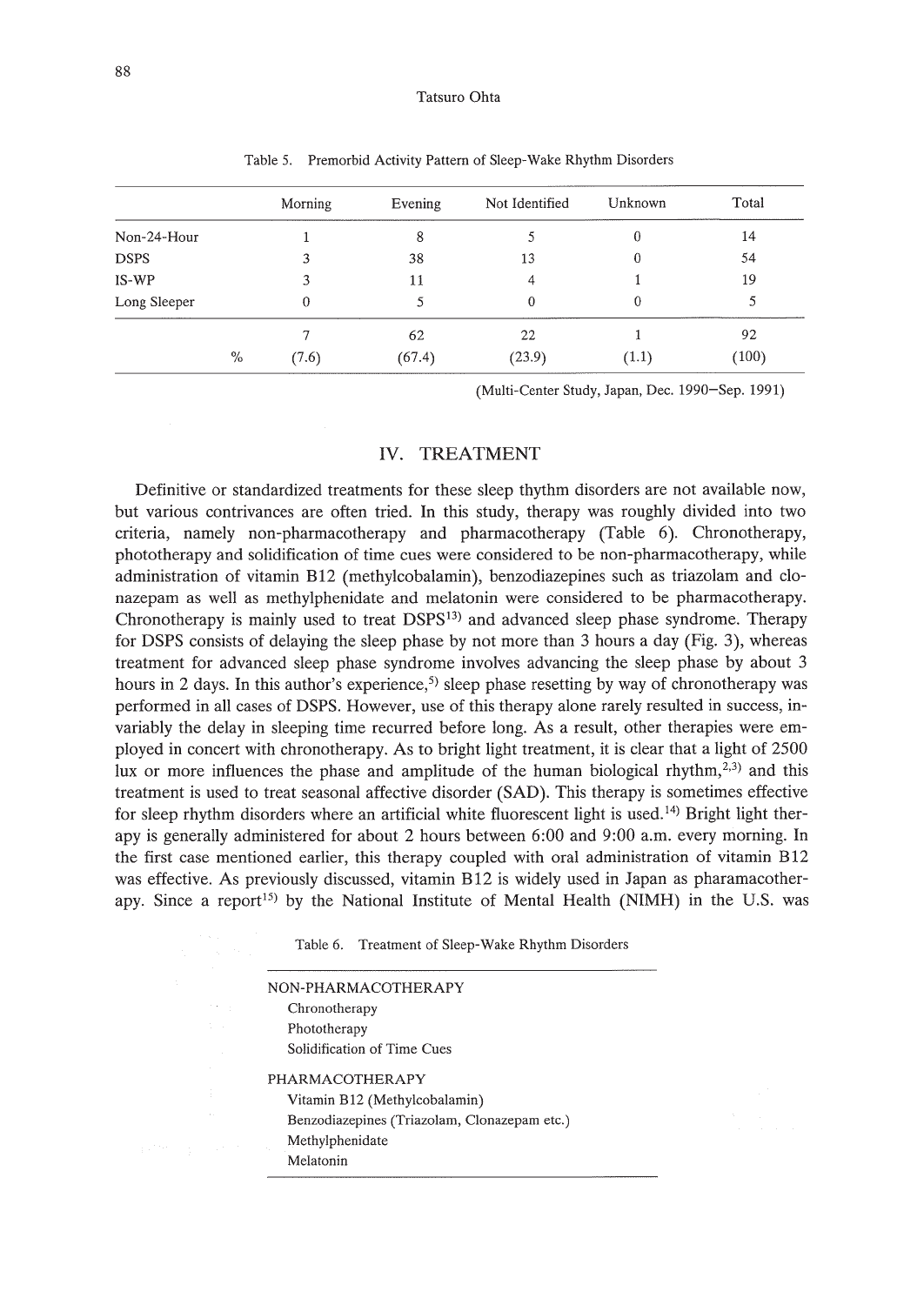#### CIRCADIAN RHYTHM SLEEP DISORDER



Fig. 3. Sleep-wake log before and after chronotherapy. The patient's sleep phase was strictly reset just after chronotherapy with the phase shift delayed, but a gradual delay reappeared when the patient returned home: 29-year-old female (Ohta et al., 1992<sup>5)</sup>)

89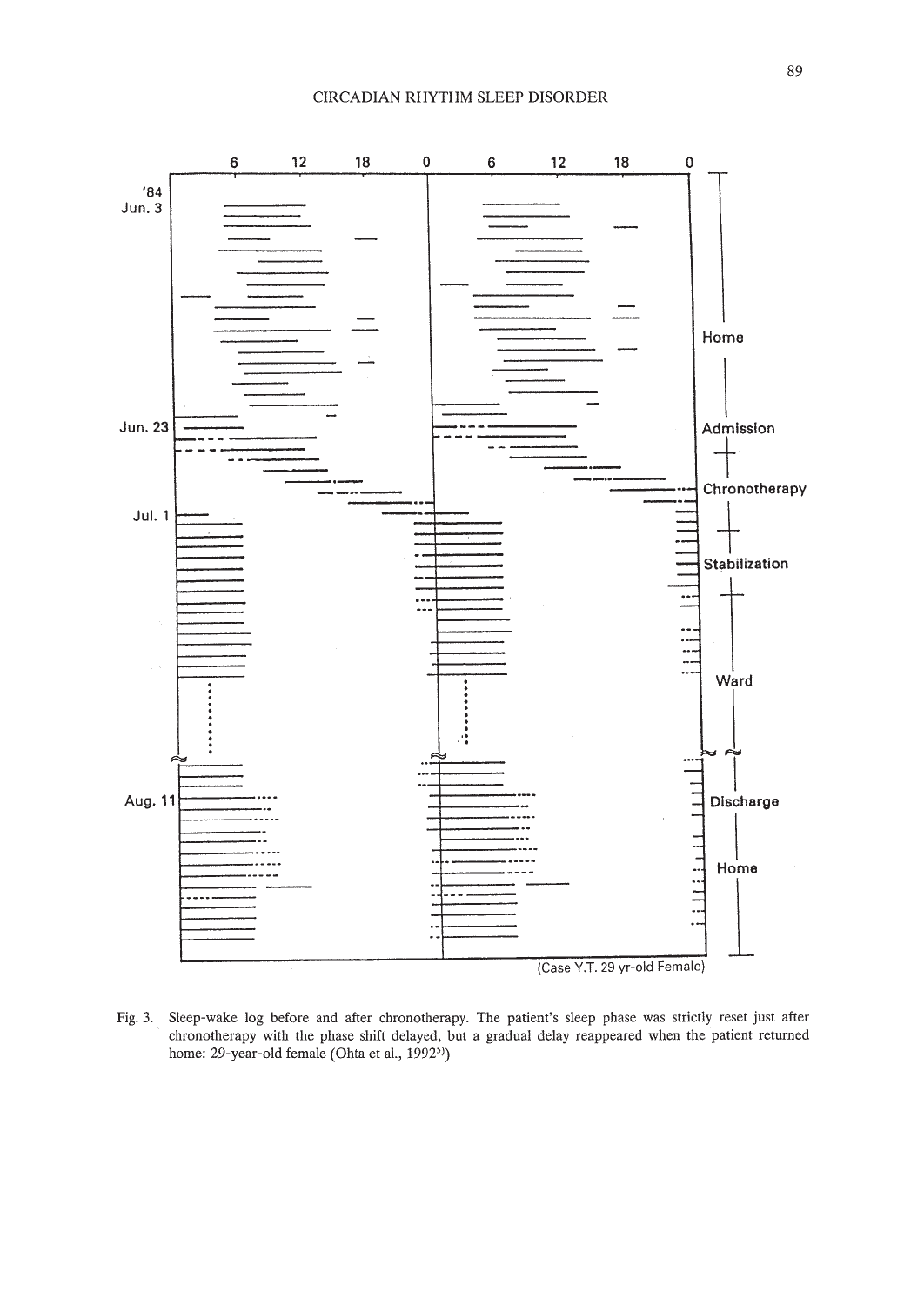### Tatsuro Ohta

published in 1983 on a case in which chance use of vitamin B12 was markedly effective in treating non-24-hour sleep-wake syndrome, therapy using vitamin B12, particularly methylcobalamin or other methyl types of B12, has been frequently used in Japan with excellent results. 16- 18) Generally speaking, methylcobalamin is administered daily in oral doses of 1.5 to 3mg or in doses of 0.5 to Img using intravenous or subcutaneous injection. This therapy was effective in about 60% of the non-24-hour type disorders and in 30% of the DSPS types, accordings to the multi-center open trial. In our experience, none of these cases showed marked vitamin B12 deficiency or hypothyroidism. 19) On the other hand, triazolam and clonazepam which have the effect of advancing the phase of the biological rhythm in animals were reported to be effective in some patients.<sup>20-23</sup>) Methylphenidate, a psychostimulant, and melatonin, a pineal gland hormone, were also reportedly effective.<sup>24,25)</sup> The therapies mentioned above were effective in some cases when each was administered alone, but in other cases effectiveness could not be established until two or more of them were used in combination. So effective therapies of this nature have not been established yet and are still being tested by trial and error.

# V. LONG-TERM FOLLOW-UP

What are the therapeutic results in these sleep rhythm disorders? So far as we know, there have been no reports on the long-term prognosis of these disorders. Using cases whose clinical course could be followed since  $1981$  (when our first DSPS case was reported<sup>26)</sup> we divided the cases into those in which the disease developed in adolescence (under 20 years of age) and those in which the age of onset was over 20 years, and investigated their prognosis. The adolescent cases with a mean follow-up period of 3.9 years and a mean age of 15.1 years at onset were investigated from two aspects, namely, the severity of the rhythm disorder and the degree of social adaptation.<sup>27)</sup> Social adaptability improved significantly as shown in Fig. 4. A similar trend was seen with the adult-onset cases.<sup>28)</sup> ICD-9-CM or DSM-III-R criterion cases with evident neuro-



Fig. 4. Long-term follow-up of 10 adolescent patients. Changes in the severity level and social adaptation level. O: Delayed sleep phase syndrome,  $\Delta$ : non-24-hour sleep wake syndrome. Solid figures mean the patient was under treatment at follow-up (Ando et al.,  $1994^{27}$ )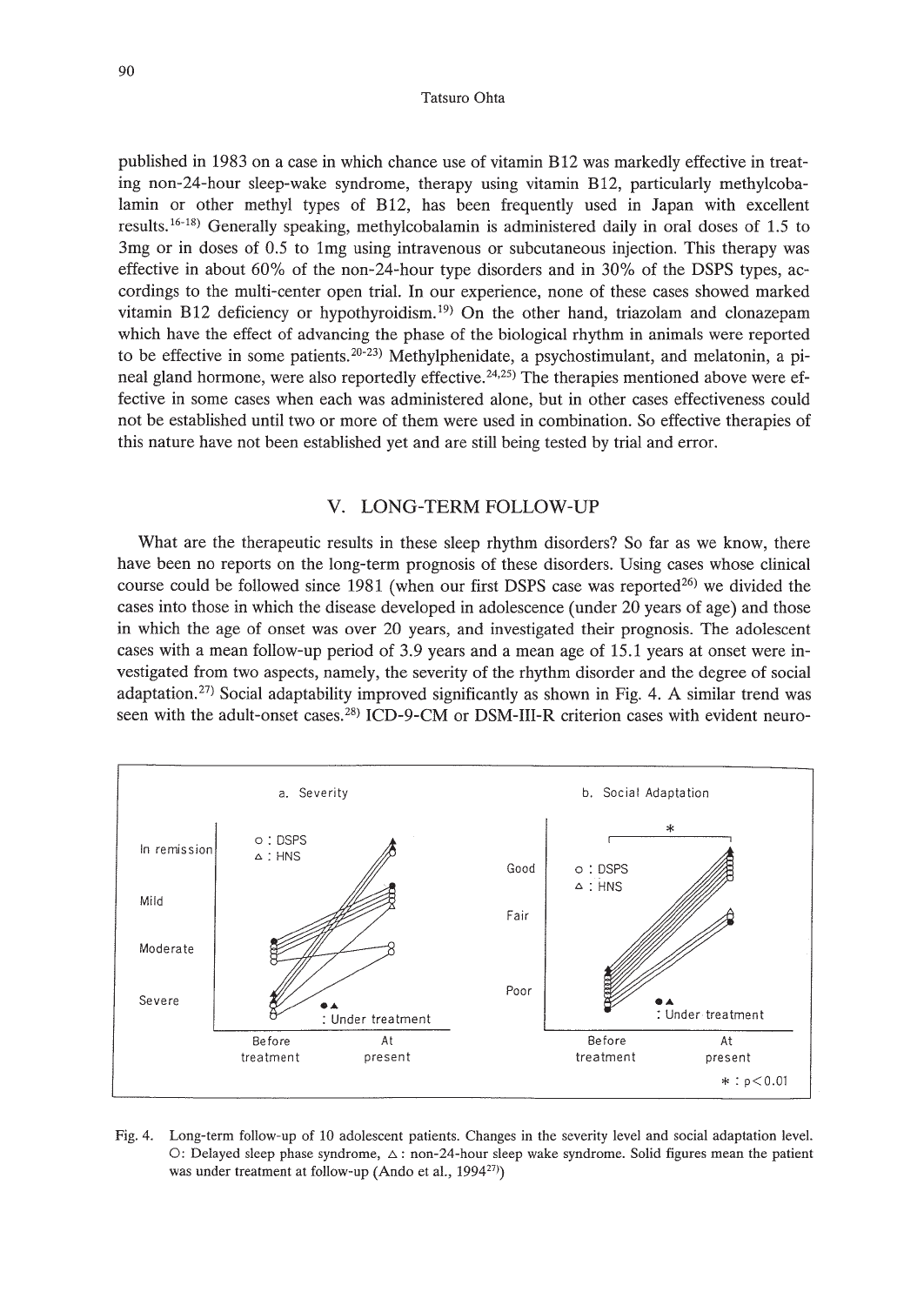

Fig. 5. Long-term follow-up of 21 DSPS patients. O: Adult patients (N=14),  $\Box$ : adolescent patients (N=7) (Ohta et al., 1994<sup>30)</sup>)

psychiatric or personality disorders were excluded from these samples. Figure 5 shows the results of the follow-up study on our DSPS patients. Although DSPS is said to be more resistant to treatment than other sleep disorders, $29$ ) the prognosis of this so-called primary sleep rhythm disorder is relatively good in our study and this is especially evident in the adolescent cases, suggesting the benefits of early discovery and treatment of this disease.3D)

# VI. CONCLUSION

According to a survey which Nihon Hoso Kyokai (NHK, Japan Broadcasting Corporation) conducts every 5 years, the average sleeping time of the Japanese people on weekdays over the past 20 years has decreased by 18 minutes. As to the average sleep-onset time, it has increased by about 1 hour from about 10 p.m. to about 11 p.m. over the past 30 years. These findings show that the average living pattern of the Japanese is gradually shifting to the evening type. Whether or not there is any relationship between this phenomenon and the appearance of the sleep rhythm disorders mentioned above remains unknown, but there is a possibility that this change in lifestyle could effect the sleep-wake rhythm of young children. Elucidating this point will become an important subject of study from the standpoint of improving not only sleep hygiene but also mental health.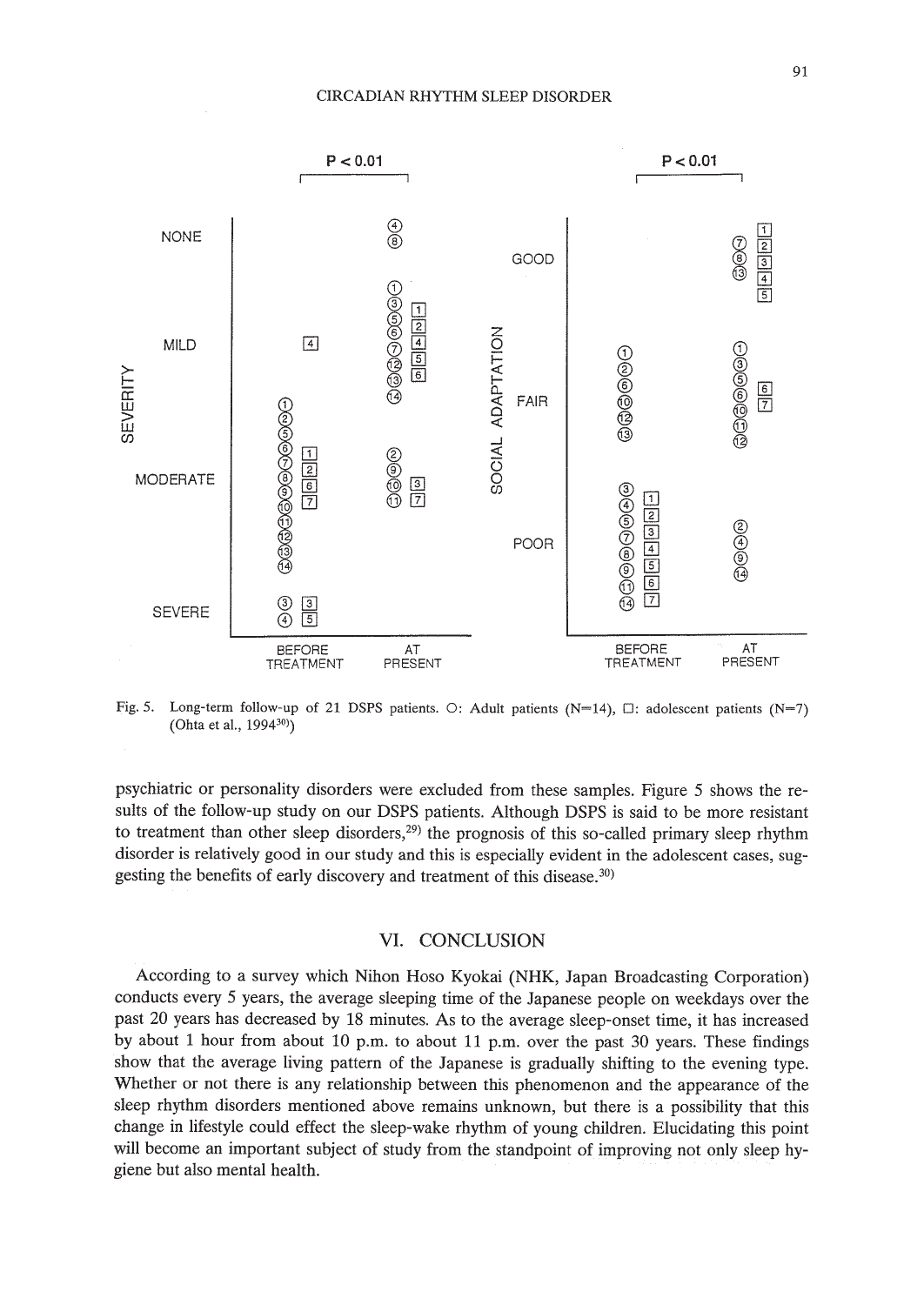#### Tatsuro Ohta

## VII. ACKNOWLEDGEMENTS

This study was supported in part by Grant-in-Aid for Scientific Research from the Ministry of Education, Science and Culture of Japan (No. 05670807), and by the Grant for Nervous and Mental Disorders from the Ministry of Health and Welfare Japan in 1993.

## REFERENCES

- 1) Aschoff, J.: Circadian rhythms in man. Science, 148, 1422-1432 (1965).
- 2) Lewy, AJ., Wehr, TA, Goodwin, F.K., Newsome, D.A and Markey, S.P.: Light suppresses melatonin secretion in humans. Science, 210,1267-1269 (1980).
- 3) Czeisler, e.A, Allen, J.S., Strogatz, S.H., Ronda, J.M., Sanchez, R., Rois, e.D., Freitag, W.O., Richardson, G.S. and Knonauer, R.E.: Bright light resets the human circadian pacemaker independent of the timing of the sleep-wake cycle. Science, 223, 667-671 (1986).
- 4) Wever, R.: The circadion system of man: Results of experiments under temporal isolation. New York, Springer-Verlag, (1979).
- 5) Ohta, T., Iwata, T., Kayukawa, Y. and Okada, T.: Daily activity and persistent sleep-wake schedule disorders. Prog. Neuro-psychopharmacol. & Biol. Psychiat., 16, 529-537 (1992).
- 6) Diagnostic Classification Steering Committee, Thorpy M.J., Chairman. International classification of sleep disorders: Diagnostic and coding manual. Rochester, Minnesota: American Sleep Disorders Association, pp.128-133 (1990).
- 7) Ichikawa, H., Sato, T and Takahashi, K.: Sleep-waking rhythm disorders observed in five school refusers. Jpn. J. Psychiatry Neurol., 44, 188 (1990).
- 8) Thorpy, M.J., Korman, E., Spielman, A.J. and Glovinsky, P.B.: Delayed sleep phase syndrome in adolescents. J. Adolesc. Health, Care., 9, 22-27 (1988).
- 9) Weitzman, E.D., Czeisler, C.A., Coleman, R.M., Zimmerman, J.C. and Dement, W.C.: Delayed sleep phase syndrome: A Chronobiological disorder with sleep-onset insomnia. Arch. Gen. Psychiatry, 38, 737-746 (1981).
- 10) Ohta, T., Ando, K., Hayakawa, T., Kogawa, S., Iwata, T., Terashima, M., Kayukawa, Y., Okada, T. and Kasahara, Y.: Treatment of adolescent patients with sleep-wake schedule disturbances who complain of non-attendance at school. Prog. Clin. BioI. Res., 341B, 65-72 (1990).
- 11) Alvarez, B., Dahlitz, M., Vignau, J. and Parkes, J.: The delayed sleep phase syndrome: Clinical and investigative findings in 14 subjects. 1. Neurol. Neurosurg. Psychiat., 55, 665-670 (1992).
- 12) Schrader H., Bovim, G. and Sand, T: The prevalence of delayed and advanced sleep phase syndromes. J. Sleep Res., 2, 51-55 (1993).
- 13) Czeisler, C.A., Richardson, G.S., Coleman, R.M., Zimmerman, J.C., Moore-Ede, M.C., Dement, W.C. and Weitzman, E.D.: Chronotherapy: Resetting the circadian clocks of patients with delayed sleep phase insomnia. Sleep, 4,1-21 (1981).
- 14) Rosenthal, N.E., Joseph-Vanderpool, J.R., Levendosky, AA, Johnston, S.H., Allen, R., Kelly, K.A, Souetre, E., Schultz, P.M. and Starz, K.E.: Phase-shifting effects of bright morning light as treatment for delayed sleep phase syndrome. Sleep, 13, 354-361 (1990).
- 15) Kamgar-Parsi, B., Wehr, T.A. and Gillin, J.C.: Successful treatment of human non-24-hour sleep-wake syndrome. Sleep, 6, 257-262 (1983).
- 16) Okawa, M., Mishima, K., Nanami, T., Shimizu, T., Iijima, S., Hishikawa, Y. and Takahashi, K.: Vitamin B12 treatment for sleep-wake rhythm disorders. Sleep, 13, 15-23 (1990).
- 17) Ohta, T., Ando, K., Iwata, T., Ozaki, N., Kayukawa, Y., Terashima, M., Okada, T and Kasahara, Y.: Treatment of persistent sleep-wake schedule disorders in adolescents with methylcobalamin (Vitamin B12). Sleep, 14,414-418 (1991).
- 18) Uchiyama, M., Mayer, G. and Meier-Ewert, K.: Effect of vitamin B12 on circadian body temperature. Jpn. J. Psychiatry Neurol., 48, 504-505 (1994).
- 19) Ohta, T, Kayukawa, Y., Okada, T., Iwata, T and Terashima, M.: Resetting the sleep-wake cycle of schedule disorders and vitamin B12 treatment. In Biological Psychiatry volume 1, edited by Racagni, G., Brunello, N. and Fukuda, T., pp.791-793 (1991), Excerpta Medica, Amsterdam.
- 20) Turek, F.W. and Losee-Olson, S.: A benzodiazepine used in the treatment of insomnia phase-shifts the mammalian circadian clock. Nature, 32, 167-168 (1986).